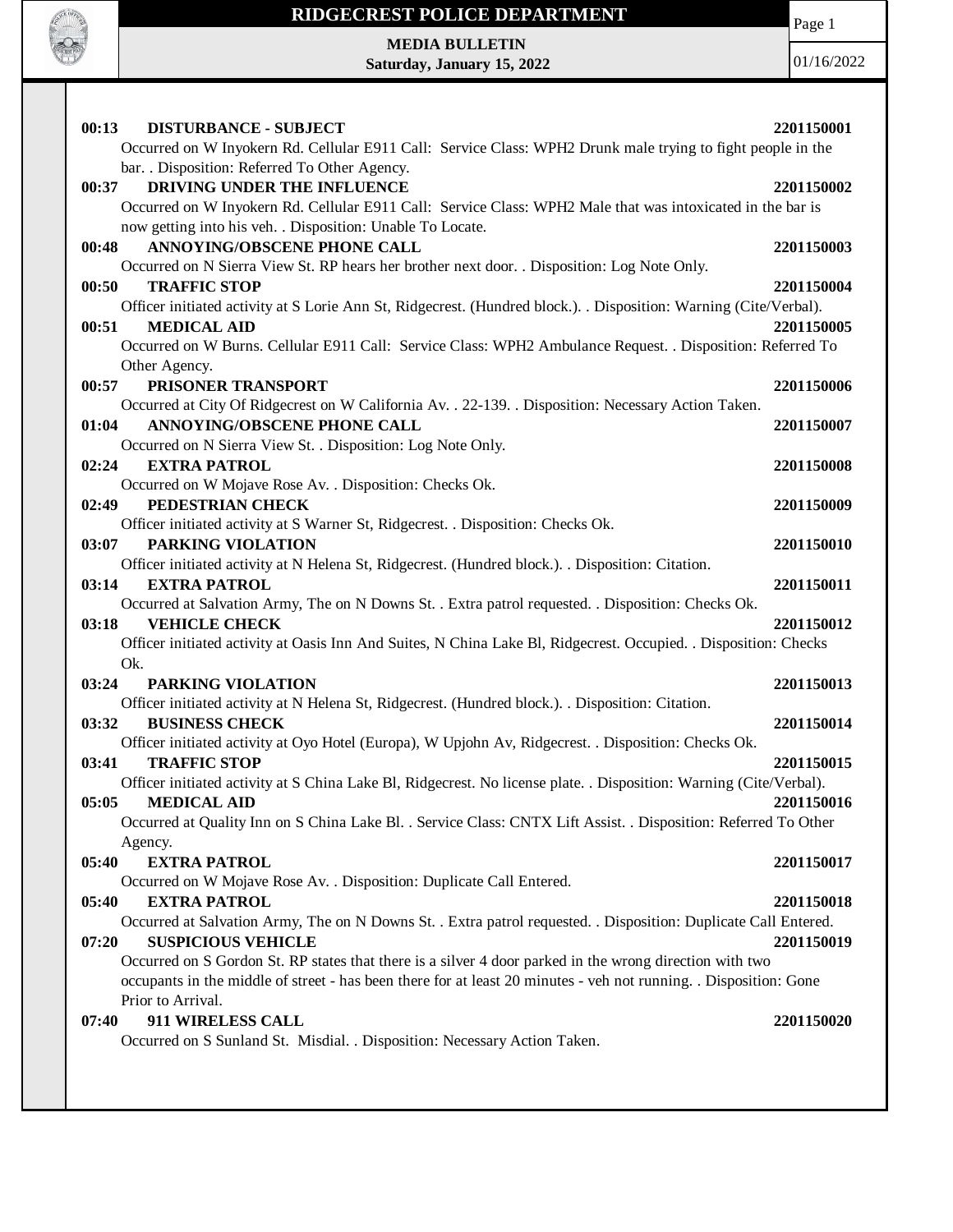

Page 2

**MEDIA BULLETIN Saturday, January 15, 2022**

| Officer initiated activity at E Ridgecrest Bl, Ridgecrest. (Hundred block.). . Disposition: Citation.<br><b>TRAFFIC STOP</b><br>08:26<br>2201150022<br>Officer initiated activity at S Norma St, Ridgecrest. (Hundred block.). . Disposition: Citation. |  |
|---------------------------------------------------------------------------------------------------------------------------------------------------------------------------------------------------------------------------------------------------------|--|
|                                                                                                                                                                                                                                                         |  |
|                                                                                                                                                                                                                                                         |  |
| 08:40<br><b>TRAFFIC STOP</b><br>2201150023                                                                                                                                                                                                              |  |
| Officer initiated activity at W Bowman Rd, Ridgecrest. (Hundred block.). . Disposition: Citation.                                                                                                                                                       |  |
| <b>TRAFFIC STOP</b><br>09:10<br>2201150024                                                                                                                                                                                                              |  |
| Officer initiated activity at W Bowman Rd/S Mahan St, Ridgecrest. . Disposition: Citation.                                                                                                                                                              |  |
| <b>MEDICAL AID</b><br>09:23<br>2201150025<br>Occurred on S Silver Ridge St. Ambulance request. . Disposition: Referred To Other Agency.                                                                                                                 |  |
| 09:37<br><b>ACO CALL</b><br>2201150026                                                                                                                                                                                                                  |  |
| Occurred on E Kashmir Ln. RP states there is an ongoing issue with barking dogs at this location                                                                                                                                                        |  |
| Disposition: Necessary Action Taken.                                                                                                                                                                                                                    |  |
| <b>MEDICAL AID</b><br>10:03<br>2201150027                                                                                                                                                                                                               |  |
| Occurred at Crossroads Community Church on N China Lake Bl. . Ambulance request. . Disposition: Referred                                                                                                                                                |  |
| To Other Agency.                                                                                                                                                                                                                                        |  |
| 10:30<br><b>INFORMATION</b><br>2201150028                                                                                                                                                                                                               |  |
| Occurred on W Church Av. RP rambling and would like an officer to come and talk with her about people                                                                                                                                                   |  |
| taking things from her home. . Disposition: Information Received.                                                                                                                                                                                       |  |
| 10:56<br><b>SUSPICIOUS CIRCUMSTANCES</b><br>2201150029                                                                                                                                                                                                  |  |
| Occurred on N Mahan St. RP states there are a bunch of people going into the house at that location                                                                                                                                                     |  |
| Disposition: Checks Ok.<br><b>CONTACT CITIZEN</b>                                                                                                                                                                                                       |  |
| 11:01<br>2201150030<br>Occurred at Arrowhead Mobile Home Park on N Norma St. Disposition: Negative Contact.                                                                                                                                             |  |
| <b>DISTURBANCE - MOTORCYCLE OR ATV</b><br>11:19<br>2201150031                                                                                                                                                                                           |  |
| Occurred on S Sanders St. Multiple dirt bike riders in the area. . Disposition: Necessary Action Taken.                                                                                                                                                 |  |
| <b>HAZARDOUS CONDITION</b><br>2201150032<br>11:22                                                                                                                                                                                                       |  |
| Occurred at Desert Valleys Federal Credit Union on E Ward Av. . RP states the manhole cover is lifted up in the                                                                                                                                         |  |
| road near that area and could potentially cause a hazard. . Disposition: Necessary Action Taken.                                                                                                                                                        |  |
| 11:38<br><b>ACO CALL</b><br>2201150033                                                                                                                                                                                                                  |  |
| Officer initiated activity at Waste Management, S County Line Rd, Ridgecrest. Loose puppy. . Disposition:                                                                                                                                               |  |
| Animal Control Handled.                                                                                                                                                                                                                                 |  |
| 2201150034<br>11:43<br><b>MEDICAL AID</b>                                                                                                                                                                                                               |  |
| Occurred on W Reeves Av. Ambulance request. . Disposition: Referred To Other Agency.                                                                                                                                                                    |  |
| 2201150035<br>11:51<br>ACO CALL                                                                                                                                                                                                                         |  |
| Officer initiated activity at Waste Management, S County Line Rd, Ridgecrest. Trap set. . Disposition: Animal                                                                                                                                           |  |
| Control Handled.<br><b>WELFARE CHECK</b><br>12:05<br>2201150036                                                                                                                                                                                         |  |
| Occurred at Ridgecrest Regional Hospital on N China Lake Bl. .                                                                                                                                                                                          |  |
| ER 7. . Disposition: Checks Ok.                                                                                                                                                                                                                         |  |
| POSITIVE CITIZEN CONTACT<br>12:24<br>2201150037                                                                                                                                                                                                         |  |
| Officer initiated activity at City Of Ridgecrest, W California Av, Ridgecrest. . Disposition: Necessary Action                                                                                                                                          |  |
| Taken.                                                                                                                                                                                                                                                  |  |
| <b>MEDICAL AID</b><br>13:01<br>2201150038                                                                                                                                                                                                               |  |
| Occurred at Women's Center on S China Lake Bl. . Ambulance request. . Disposition: Referred To Other                                                                                                                                                    |  |
| Agency.                                                                                                                                                                                                                                                 |  |
| 911 WIRELESS CALL<br>13:09<br>2201150039                                                                                                                                                                                                                |  |
| Occurred on W Argus Av. Accidental dial. . Disposition: Necessary Action Taken.                                                                                                                                                                         |  |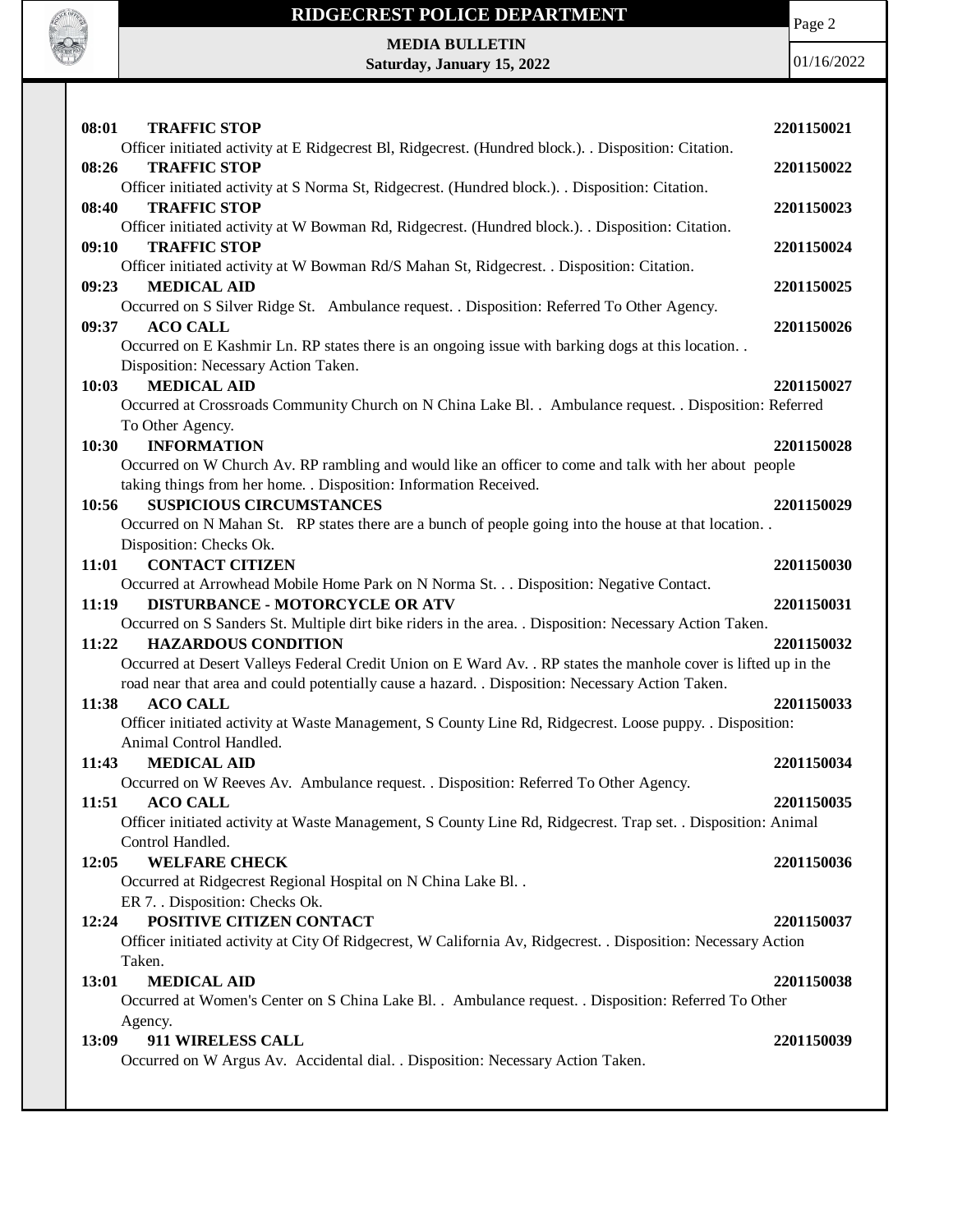

Page 3

**MEDIA BULLETIN Saturday, January 15, 2022**

| 13:22<br><b>WELFARE CHECK</b><br>Occurred at S Norma St/W Ridgecrest Bl. Blonde hair/jacket and pants/standing by the dairy. . Disposition:<br>Checks Ok.                            | 2201150040 |
|--------------------------------------------------------------------------------------------------------------------------------------------------------------------------------------|------------|
| <b>MEDICAL AID</b><br>13:39<br>Occurred on W Haloid Av. Ambulance request. . Disposition: Referred To Other Agency.                                                                  | 2201150041 |
| <b>CONTACT CITIZEN</b><br>13:41                                                                                                                                                      | 2201150042 |
| Occurred at City Of Ridgecrest on W California Av. . RP in front of PD. . Disposition: Information Received.<br>14:25<br><b>FOLLOW UP</b>                                            | 2201150043 |
| Officer initiated activity at S Norma St, Ridgecrest. (Hundred block.). . Disposition: Information Received.                                                                         |            |
| 15:04<br><b>ACO CALL</b>                                                                                                                                                             | 2201150044 |
| Officer initiated activity at E California Av/S Sunland St, Ridgecrest. Loose Dogs. . Disposition: Animal Control                                                                    |            |
| Handled.                                                                                                                                                                             |            |
| 15:05<br><b>CONTACT CITIZEN</b>                                                                                                                                                      | 2201150045 |
| Occurred on S Fire Opal St. RP would like an officer at her location regarding child custody issues. .                                                                               |            |
| Disposition: Information Provided.                                                                                                                                                   |            |
| <b>CONTACT CITIZEN</b><br>15:11                                                                                                                                                      | 2201150046 |
| Occurred at City Of Ridgecrest on W California Av. . Would like to speak to the WC regarding the homeless                                                                            |            |
| encampment at Kmart and what a disparity it is on our community.                                                                                                                     |            |
| 15:13<br><b>RECKLESS VEHICLE</b>                                                                                                                                                     | 2201150047 |
| Occurred at Walmart Supercenter on E Bowman Rd. . RP states there was a reckless vehicle pulling into the                                                                            |            |
| back of walmart running a red light and screeching their tires. . Disposition: Gone Prior to Arrival.<br><b>SPOUSAL ABUSE</b><br>15:15                                               | 2201150048 |
| Occurred at Econo Lodge on W Inyokern Rd. . RP states that there is a male and female who are screaming and                                                                          |            |
| yelling inside the room, unk if it's physical                                                                                                                                        |            |
| SA/Cervantez, Julio Cesar 08/30/1976 Open Chg/ 273.5 PC                                                                                                                              |            |
| Booked CRF. . Disposition: Arrest Made.                                                                                                                                              |            |
| 15:32<br><b>MEDICAL AID</b>                                                                                                                                                          | 2201150049 |
| Occurred on W Langley Av. Ambulance request. . Disposition: Referred To Other Agency.                                                                                                |            |
| 15:44<br><b>ACO CALL</b>                                                                                                                                                             | 2201150050 |
| Officer initiated activity at Waste Management, S County Line Rd, Ridgecrest. . Disposition: Animal Control                                                                          |            |
| Handled.                                                                                                                                                                             |            |
| <b>MEDICAL AID</b><br>16:06                                                                                                                                                          | 2201150051 |
| Occurred at Albertson's #6331 on S China Lake Bl. . Ambulance request. . Disposition: Cancelled by RP.                                                                               |            |
| 16:09<br><b>HIT AND RUN REPORT</b>                                                                                                                                                   | 2201150052 |
| Occurred at E Ridgecrest Bl/S Sunland St. Veh hit - unk subj. . Disposition: Information Received.                                                                                   |            |
| 16:10<br><b>ABANDONED VEHICLE</b>                                                                                                                                                    | 2201150053 |
| Occurred on S Silver Ridge St. RP states there is a vehicle that has been parked in front of their home for 2<br>weeks - unk whose veh it is. . Disposition: Necessary Action Taken. |            |
| <b>TRAFFIC STOP</b><br>16:14                                                                                                                                                         | 2201150054 |
| Officer initiated activity at N China Lake Bl, Ridgecrest. (Hundred block.). . Disposition: Warning (Cite/Verbal).                                                                   |            |
| 16:24<br><b>DRUNK IN PUBLIC</b>                                                                                                                                                      | 2201150055 |
| Occurred at The Barn 2 on N China Lake Bl. . Service Class: BUSN WMA/White/green hat with a white and                                                                                |            |
| green jacket being belligerent and yelling at customers                                                                                                                              |            |
| SA/Stockton, Robert Jay 08/12/1983 Open Chg/647(f) PC                                                                                                                                |            |
| Booked CRF. . Disposition: Arrest Made.                                                                                                                                              |            |
| <b>VANDALISM REPORT</b><br>16:29                                                                                                                                                     | 2201150056 |
| Occurred on N Cisco St. Son threw brick through window according to RP's neighbors. Disposition:                                                                                     |            |
| Information Provided.                                                                                                                                                                |            |
|                                                                                                                                                                                      |            |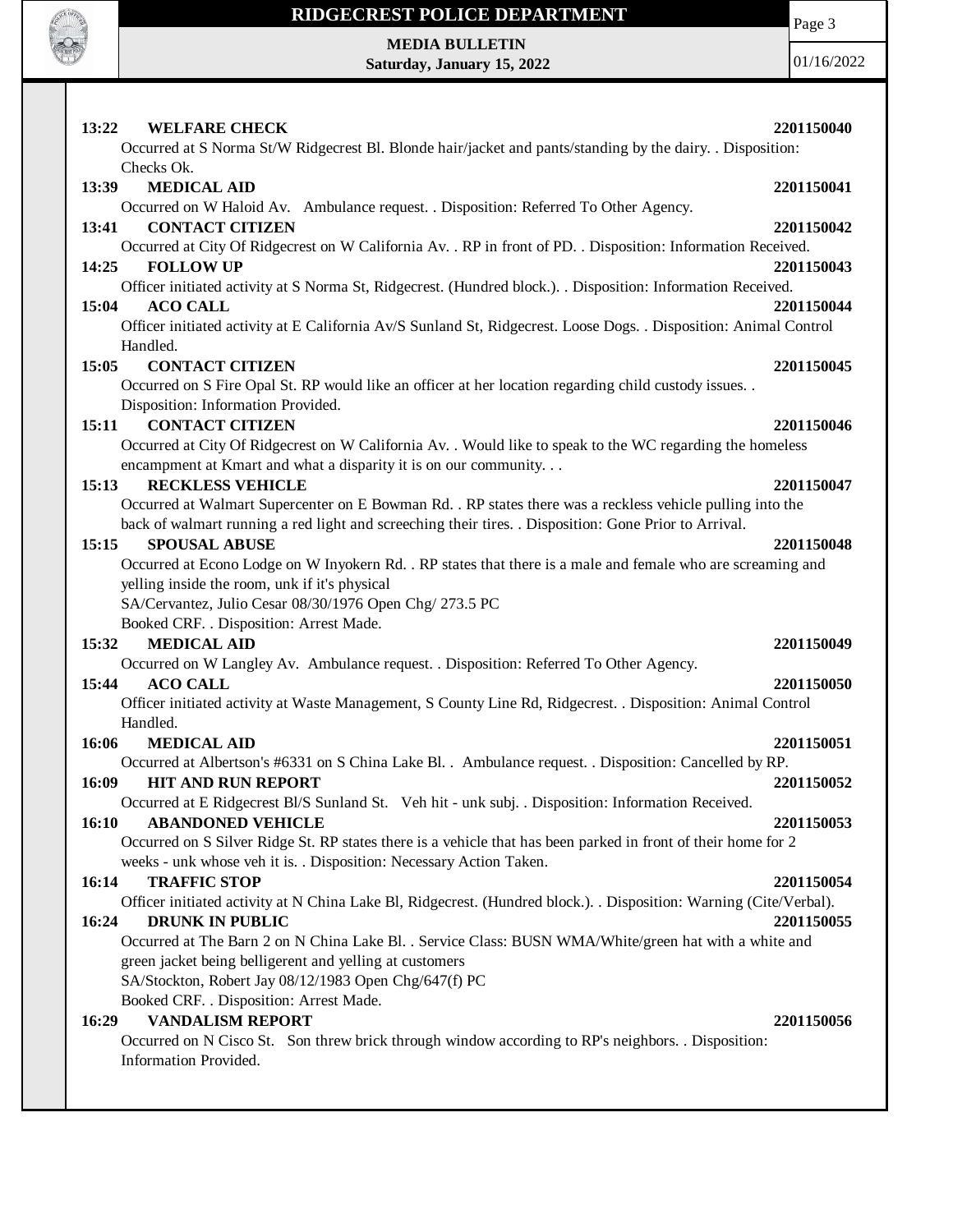

Page 4

**MEDIA BULLETIN Saturday, January 15, 2022**

| <b>SUSPICIOUS PERSON</b><br>16:31                                                                                      | 2201150057 |
|------------------------------------------------------------------------------------------------------------------------|------------|
| Occurred on S Erin St. Red hoodie/facial hair/WMA/black jacket/black pants - male matches description of               |            |
| someone who stole another vehicle - last seen on Erin going towards Upjohn. . Disposition: Necessary Action            |            |
| Taken.                                                                                                                 |            |
| 16:33<br><b>CONTACT CITIZEN</b>                                                                                        | 2201150058 |
| Occurred on W Wilson Av. RP wants contact via 21 regarding landlord/tenant issues. . Disposition: Necessary            |            |
| Action Taken.                                                                                                          |            |
| <b>VEHICLE CHECK</b><br>16:57                                                                                          | 2201150059 |
| Officer initiated activity at S Helena St, Ridgecrest. . Disposition: Checks Ok.                                       |            |
| <b>IN CUSTODY ARREST</b><br>17:06                                                                                      | 2201150060 |
| Occurred at City Of Ridgecrest on W California Av. Disposition: Necessary Action Taken.<br><b>DOMESTIC DISTURBANCE</b> |            |
| 17:23<br>Occurred on E Debra Ln. RP states that there is an unwanted person at his home black jumpsuit                 | 2201150061 |
| DVIR/Longmire, Michael and Horta, Karina/ non cohab/dating/arguing over relationship issues. . Disposition:            |            |
| Domestic Violence Documentation.                                                                                       |            |
| PRISONER TRANSPORT<br>17:26                                                                                            | 2201150062 |
| Occurred at City Of Ridgecrest on W California Av. . 22-142/22-143. . Disposition: Necessary Action Taken.             |            |
| 17:30<br><b>MEDICAL AID</b>                                                                                            | 2201150063 |
| Occurred on W Perdew Av. Ambulance request. . Disposition: Referred To Other Agency.                                   |            |
| <b>MEDICAL AID</b><br>17:43                                                                                            | 2201150064 |
| Occurred on N Helena St. Ambulance request. . Disposition: Referred To Other Agency.                                   |            |
| 18:01<br><b>CITIZEN ASSIST</b>                                                                                         | 2201150065 |
| Occurred on E Church Av. RPs neighbor that lives at E Church locked herself out of her apartment. .                    |            |
| Disposition: Necessary Action Taken.                                                                                   |            |
| <b>ANNOYING/OBSCENE PHONE CALL</b><br>18:07                                                                            | 2201150066 |
|                                                                                                                        |            |
|                                                                                                                        |            |
| Occurred on N Sierra View St. . Disposition: Log Note Only.<br><b>CONTACT CITIZEN</b><br>18:17                         | 2201150067 |
| Occurred at Ridgecrest Regional Hospital on N China Lake Bl. Disposition: Information Provided.                        |            |
| <b>ILLEGAL FIREWORKS</b><br>18:19                                                                                      | 2201150068 |
| Occurred at Larkspur Apartments on S Downs St. . RP stated neighbors are lighting off fireworks in front of            |            |
| their doorway. . Disposition: Information Provided.                                                                    |            |
| 18:47<br><b>MEDICAL AID</b>                                                                                            | 2201150069 |
| Occurred on S Yorktown St. Cellular E911 Call: Service Class: WPH2 Ambulance Request. . Disposition:                   |            |
| Referred To Other Agency.                                                                                              |            |
| 18:51<br><b>Mental Health Evaluation</b>                                                                               | 2201150070 |
| Occurred at Ridgecrest Regional Hospital on N China Lake Bl. . ER 5. . Disposition: Unfounded.                         |            |
| <b>SMOKE SIGHTED</b><br>19:03                                                                                          | 2201150071 |
| Occurred on N Gold Canyon Dr. Cellular E911 Call: Service Class: WPH2 RV across the street/Smells like they            |            |
| are burning something/RP can see smoke/No flames seen. . Disposition: Referred To Other Agency.                        |            |
| DRIVING UNDER THE INFLUENCE<br><b>19:10</b>                                                                            | 2201150072 |
| Occurred on W Langley Av. Gray Honda                                                                                   |            |
| SA/ Branum, Jacob 03/12/1993                                                                                           |            |
| Open Chgs: VC 23152(A); VS 23152(B) Cited & Released to responsible from PD. . Disposition: Arrest Made.               |            |
| <b>MEDICAL AID</b><br>19:51                                                                                            | 2201150073 |
| Occurred on N Gold Canyon Dr. Cellular E911 Call: Service Class: WPH2 Ambulance Request. . Disposition:                |            |
| Referred To Other Agency.                                                                                              |            |
|                                                                                                                        |            |